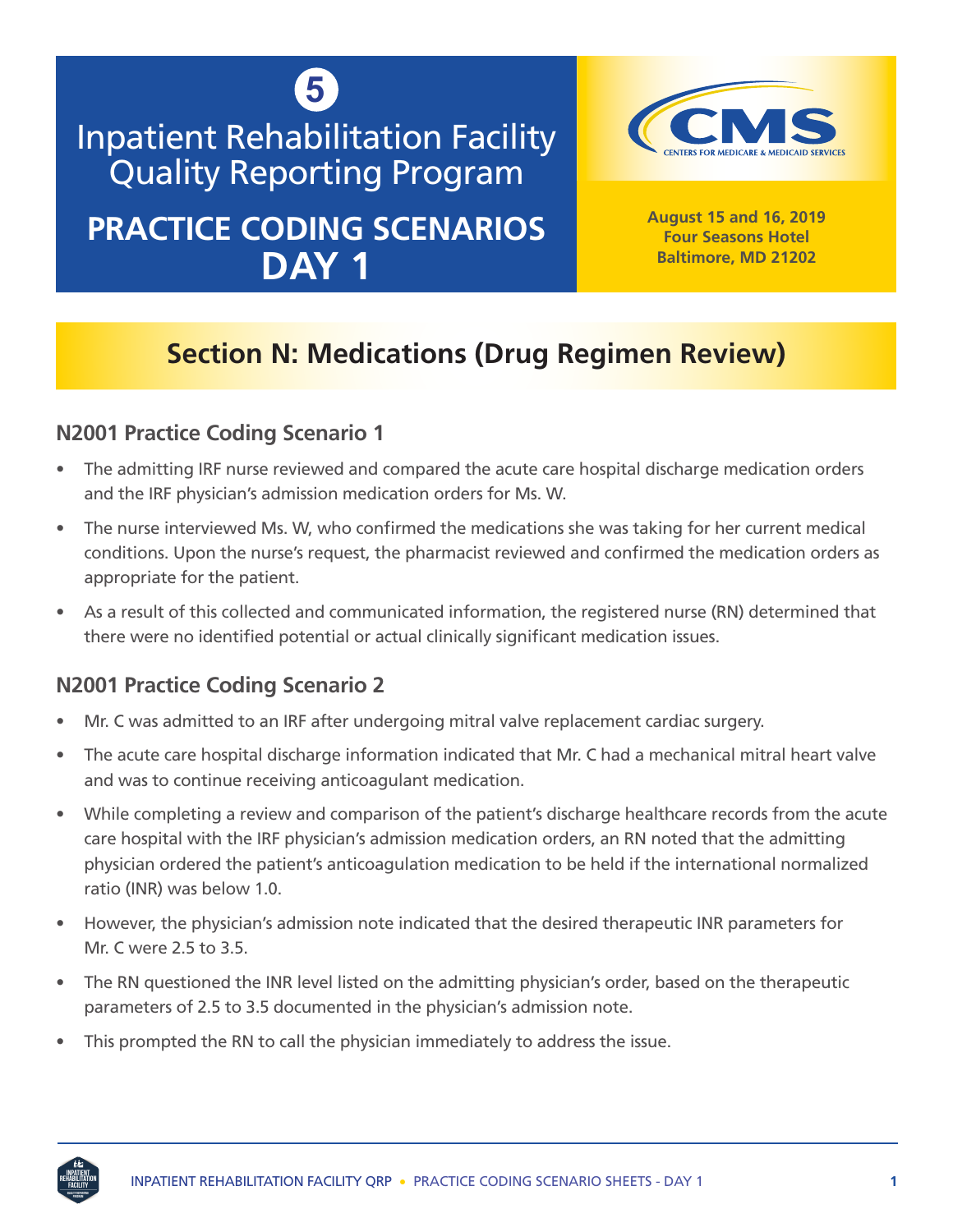## **Section N: Medications (Drug Regimen Review)** continued

## **N2003 Practice Coding Scenario 3**

- Mr. B was admitted to the IRF following a hip fracture and with an active diagnosis of pneumonia and atrial fibrillation.
- The acute care facility medication record indicated that Mr. B was on a 7-day course of antibiotics and he had 3 remaining days of this treatment plan.
- The IRF pharmacist reviewed the discharge records from the acute care facility and the IRF admission medication orders.
- The pharmacist noted that Mr. B had an order for an anticoagulant medication that required INR monitoring as well as the antibiotic.
- On the date of admission, the IRF pharmacist contacted the IRF physician caring for Mr. B and communicated a concern about a potential increase in the patient's INR with this combination of medications, which placed the patient at greater risk for bleeding.
- The IRF physician provided orders for laboratory testing so that the patient's INR levels would be monitored over the next 3 days, starting that day.
- However, the first INR laboratory test did not occur that day and instead occurred after midnight of the next calendar day—meaning the IRF physician's recommended actions were not completed by midnight of the next calendar day.

## **N2003 Practice Coding Scenario 4**

- Ms. K was transferred from an acute care hospital to an IRF with discharge paperwork.
- Her medical records indicate that she is on a direct oral anticoagulant (DOAC) for atrial fibrillation as well as aspirin and a P2Y12 inhibitor (e.g., clopidogrel) for recent cardiac stent placement.
- The admitting physician recalls recent guidelines suggesting that triple therapy with a DOAC, aspirin, and P2Y12 inhibitor is not recommended due to excess risk of bleeding.
- The admitting physician immediately calls and speaks with the patient's cardiologist, who agrees with the recommendations and discontinues the aspirin, retaining the P2Y12 inhibitor and low dose DOAC, in accordance with recent guidelines.

## **N2003 Practice Coding Scenario 5**

- Mr. D is in severe pain on admission to an IRF following his recent surgery for spinal stenosis.
- He is scheduled to receive two tablets of extra-strength acetaminophen every 6 hours.
- In addition, other as needed (PRN) pain medications are ordered, including ibuprofen and hydrocodoneacetaminophen.

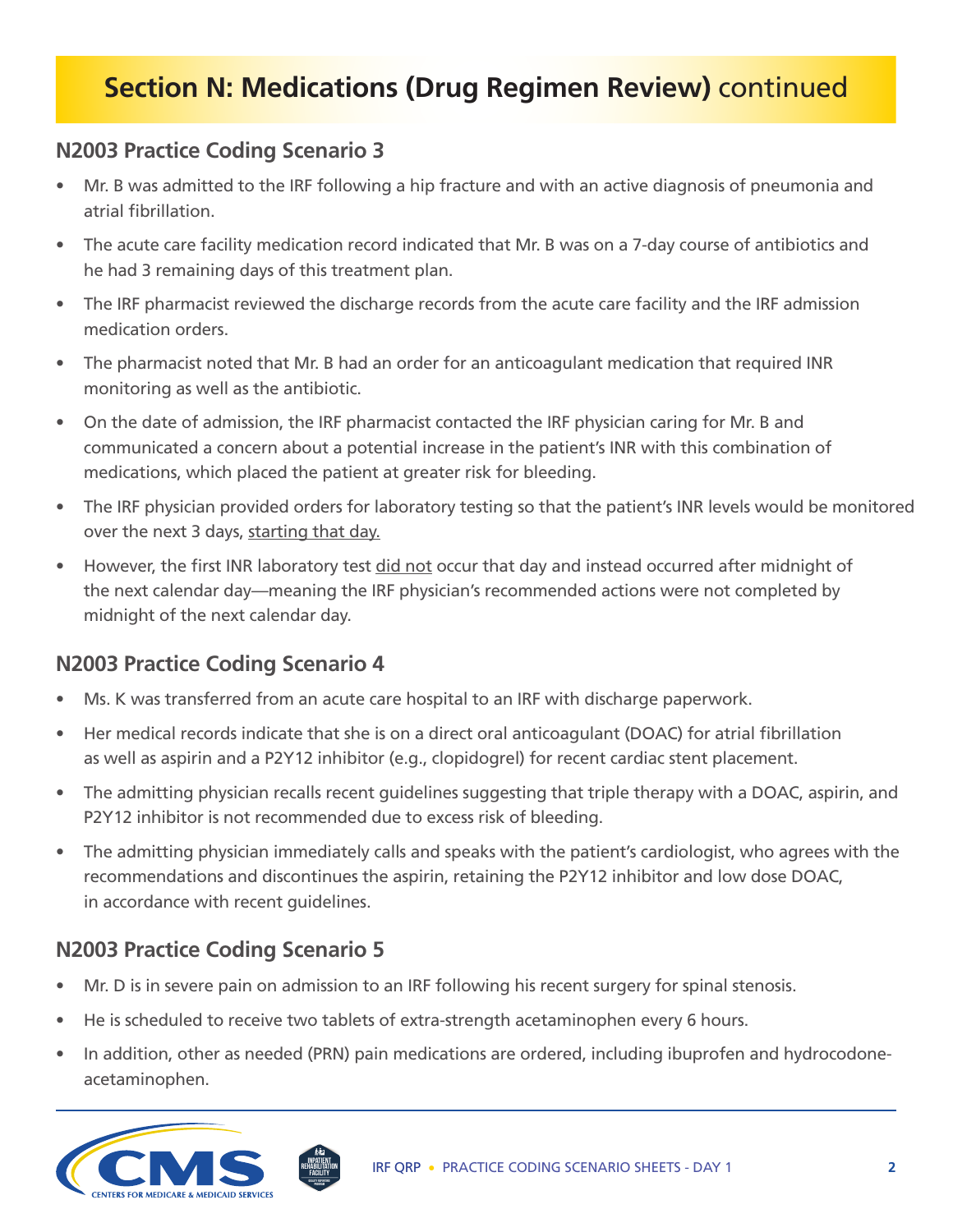## **Section N: Medications (Drug Regimen Review)** continued

## **N2003 Practice Coding Scenario 5** continued

- A drug regimen review is completed later that afternoon which identifies that the patient is scheduled to receive the maximum dose of acetaminophen for a 24-hour period, but also has orders for hydrocodoneacetaminophen PRN, which could potentially result in an acetaminophen overdose.
- The clinician completing the drug regimen review contacts the IRF physician, who states she will review the medications later today and make necessary changes.
- Following the facility's protocol, the clinician documents the conversation with the IRF physician.
- However, the physician forgets to change the order that day.
- Two days later, the physician is paged to assess Mr. D for ongoing pain and, on review of his current medication list, sees that she did not discontinue hydrocodone-acetaminophen. She immediately discontinues this medication and initiates an alternative PRN medication that does not contain acetaminophen.

## **N2005 Practice Coding Scenario 6**

- At discharge from the IRF, the discharging licensed clinician reviewed Ms. T's medical records, which included admission through her entire stay at the IRF.
- The clinician noted that a clinically significant medication issue was documented during the admission assessment.
- At admission, Ms. T was taking two antibiotics—an antibiotic prescribed during a recent acute care hospital stay that the IRF physician had included in her IRF medication orders, and a second antibiotic prescribed by the IRF physician upon admission that is known for drug-induced nephrotoxicity. Ms. T has renal disease.
- Ms. T's medical records further indicated that an IRF nurse had attempted to contact the assigned IRF physician several times about this clinically significant medication issue.
- After midnight of the second calendar day, the IRF physician communicated to the nurse via a telephone order to administer a newly prescribed antibiotic in addition to the previously prescribed antibiotic. The nurse implemented the physician's order.
- Upon further review of Ms. T's medical records, the discharging nurse determined that no additional clinically significant medication issues had been recorded throughout the remainder of Ms. T's stay.

## **N2005 Practice Coding Scenario 7**

- Mr. H is admitted to the IRF and his healthcare records are transferred from the discharging acute care hospital.
- The IRF physician notices that the most recent medication administration record (MAR) from the acute care hospital indicates that the patient was receiving long-acting insulin.

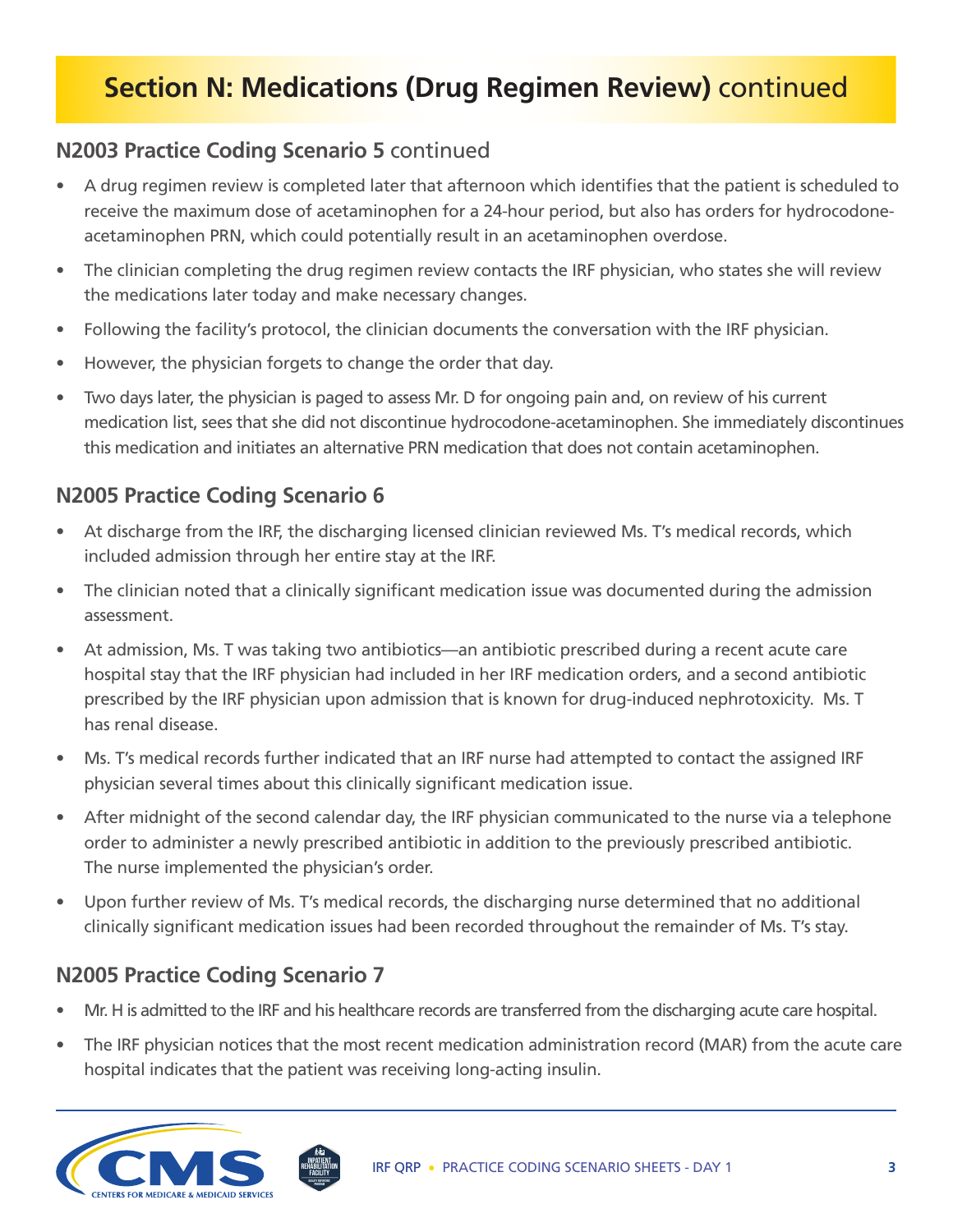## **Section N: Medications (Drug Regimen Review)** continued

### **N2005 Practice Coding Scenario 7** continued

- However, the final discharge medication list sent with the patient does not include this medication.
- Within an hour, the IRF physician telephones the acute care hospital and speaks to the discharging clinician, who confirms that the patient should be prescribed this medication due to his history of diabetes.
- The IRF physician orders the long-acting insulin immediately after the telephone call with the acute care discharging clinician.
- No other potential clinically significant medication issues were identified during the remainder of the patient's stay.

### **N2005 Practice Coding Scenario 8**

- Mr. P is admitted to an IRF with a recent history of a traumatic brain injury.
- A drug regimen review is completed by pharmacy and identifies that the patient is on deep vein thrombosis (DVT) prophylaxis and is on two different antipsychotic medications, one prescribed during the patient's recent acute care hospitalization and another one newly prescribed by the admitting IRF physician.
- The pharmacist contacts the IRF physician and leaves a message providing notification of the potential duplicative drug therapy upon discovery of the issue.
- The following morning, the IRF physician discontinues one of the antipsychotic medications and notifies the nursing staff who discontinue the medication from the MAR.
- A couple of weeks later, Mr. P has a planned bedside procedure and the patient's DVT prophylaxis is held.
- The following day, the IRF physician noted that this medication should have been restarted earlier that morning and the order was immediately placed.
- This information was then communicated to the nursing staff and the medication was administered.
- No additional clinically significant issues were identified during the rest of the IRF stay.

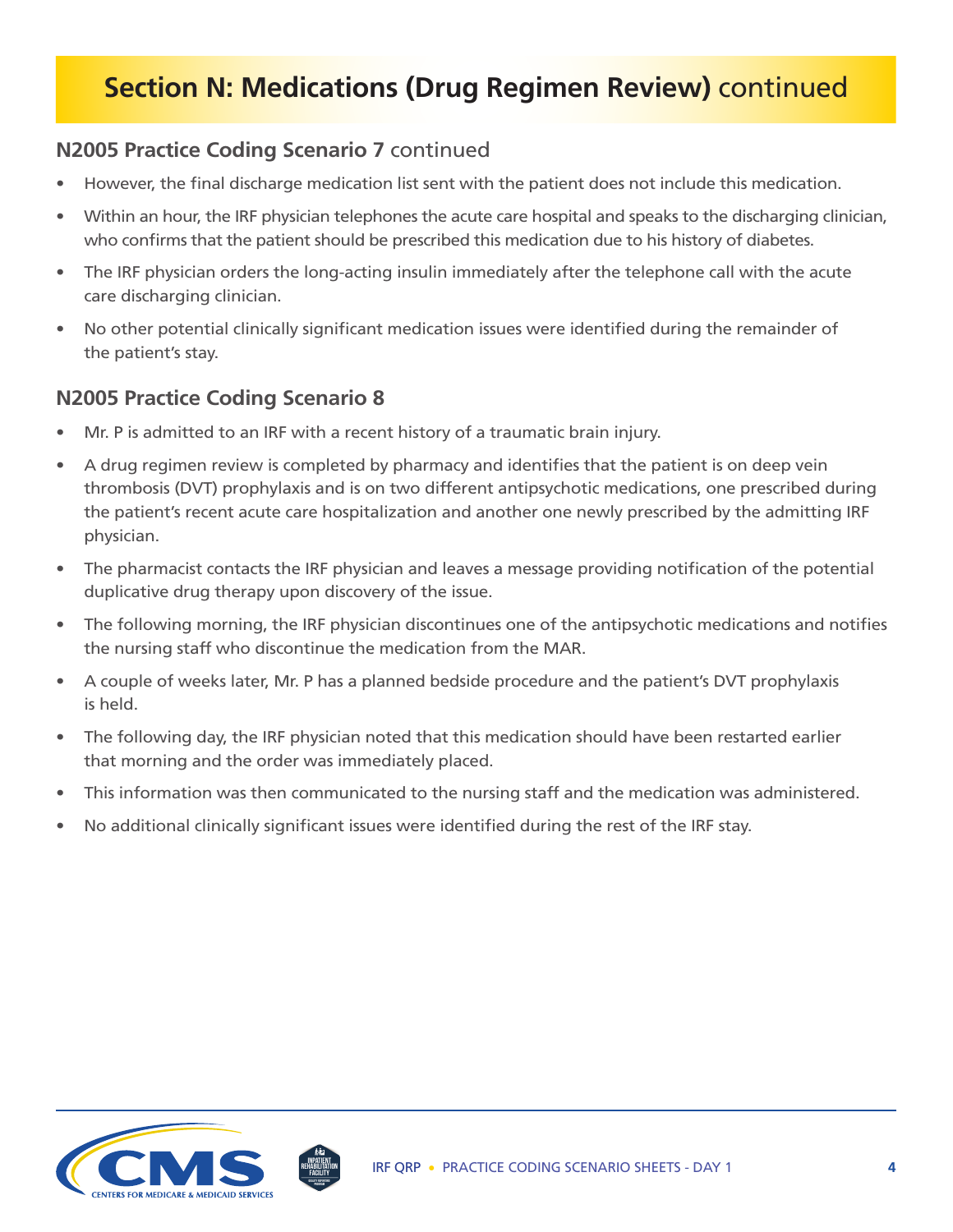## **Section GG: Functional Abilities and Goals**

### **GG0110 Practice Coding Scenario 1**

#### **Prior Device Use Video Summary:**

- A clinician interviews Mr. Smith and his wife. Mr. Smith indicates that he didn't use any assistive devices to walk prior to hospital admission. Using observations of the environment to ask probing questions, the clinician helps Mr. Smith recall that he had previously used a cane.
- The clinician also refers to Mr. Smith's acute care medical record, which indicates that Mr. Smith used a walker prior to his hospital admission. The clinician confirms this information with Mr. Smith, and his wife clarifies that the wheelchair present in the room was not used by Mr. Smith.

### **GG0130A Practice Coding Scenario 2**

**Eating:**

- For the past 2 years, Ms. T has been unable to eat or drink by mouth due to a swallowing disorder and a history of aspiration pneumonia. She uses a gastrostomy tube (G-Tube) to obtain nutrition.
- Ms. T had a stroke 8 days ago, and her IRF admission orders include nothing by mouth (NPO) and G-Tube feedings.

### **GG0130B Practice Coding Scenario 3**

#### **Oral Hygiene Video Summary 1:**

- The helper provides steadying assistance to Mr. Smith as he walks to the bathroom using his walker.
- Once in front of the bathroom sink, the helper applies toothpaste to Mr. Smith's toothbrush and leaves the room. Mr. Smith then brushes his teeth without supervision.
- Once Mr. Smith is done brushing his teeth, the helper re-engages by cleaning and putting away the oral hygiene items. The helper then provides steadying assistance to Mr. Smith as he walks back to bed.

#### **Oral Hygiene Video Summary 2:**

- The helper provides assistance to Mr. Smith as he walks to the bathroom.
- Once in front of the bathroom sink, the helper retrieves and puts toothpaste on Mr. Smith's toothbrush and hands it to him. The helper then steadies Mr. Smith's arm as he brushes his teeth.
- Once Mr. Smith is finished brushing his teeth, the helper rinses his toothbrush and puts it away. The helper provides steadying assistance as Mr. Smith walks back to bed.

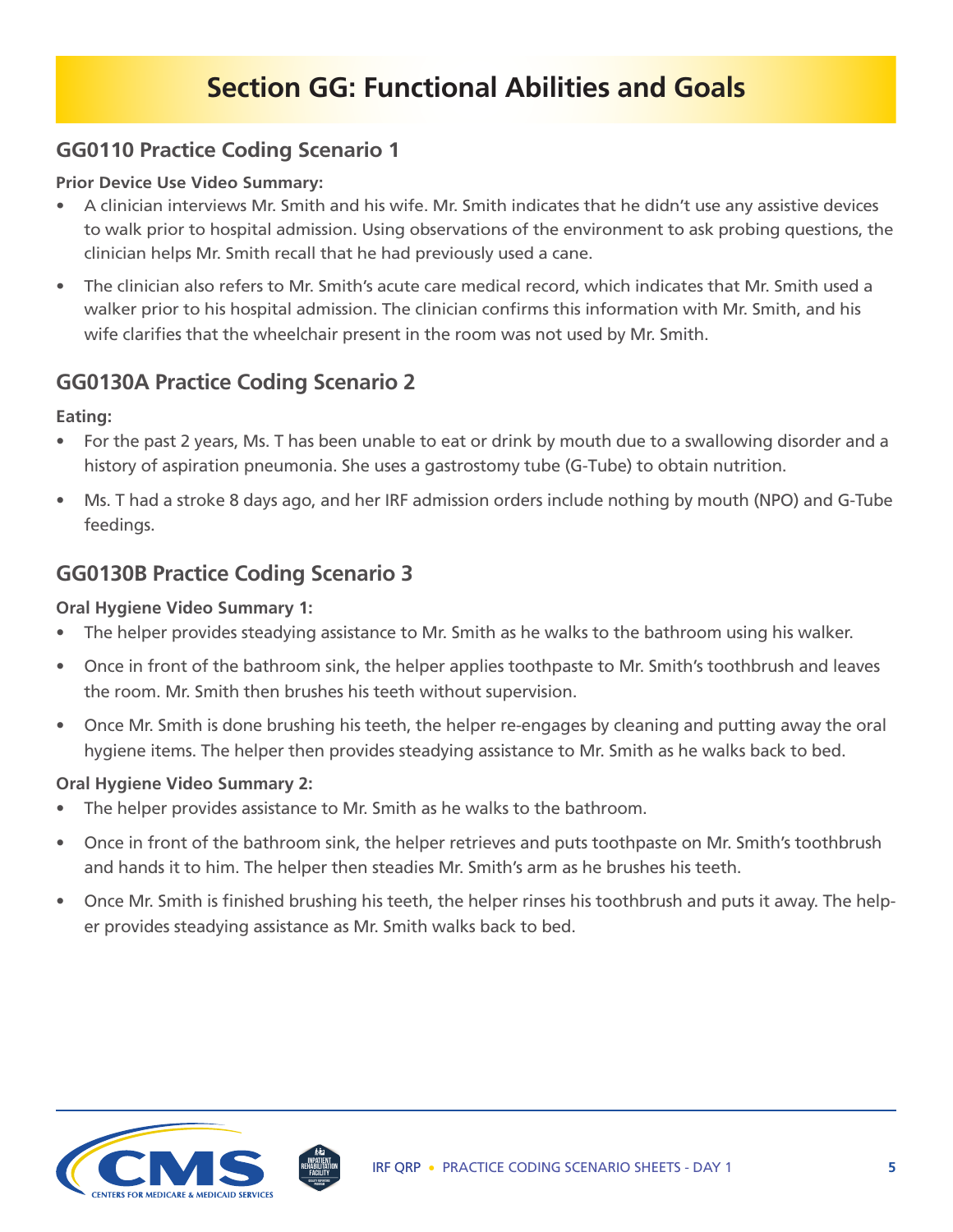## **GG0130C Practice Coding Scenario 4**

**Toileting Hygiene:**

- Mr. W uses a urinal when voiding and completes toileting hygiene tasks without assistance while sitting on the side of the bed.
- He uses a toilet with a raised toilet seat when moving his bowels and requires contact guard assistance from the helper as he holds onto a grab bar with one hand, lowers his underwear and pants, performs perianal hygiene, and then pulls up his underwear and pants.

## **GG0130E Practice Coding Scenario 5**

#### **Shower/Bathe Self:**

- Ms. N declines to shower herself when the occupational therapist attempts to complete the assessment.
- The therapist asks Ms. N's CNA detailed questions about Ms. N's ability to shower/bathe herself and considers this input when coding the activity.
- The therapist learns that Ms. N takes a shower and initiates washing her face, arms, chest, part of her legs, and perineal area. She requires assistance to wash, rinse, and dry her lower extremities below the knees. Ms. N rinses and dries most of her body.

## **GG0130F Practice Coding Scenario 6**

#### **Upper Body Dressing:**

- Mr. T has reduced strength and range of motion in both upper extremities following spinal surgery, and he wears a cervical collar.
- The nurse puts on the cervical collar. Once Mr. T is sitting at the side of the bed, he threads his hand into the sleeve of his shirt, and due to his no-twisting precautions, the nurse pulls the shirt across his back and threads his other hand into the shirt sleeve.
- The nurse also pulls up the shirt over both shoulders; Mr. T buttons two of his shirt buttons and the nurse buttons the last three.

## **GG0130G Practice Coding Scenario 7**

#### **Lower Body Dressing:**

- Mrs. R has peripheral neuropathy in her upper and lower extremities.
- Mrs. R needs assistance from a helper to place her lower limb into, and take it out of, her lower limb prosthesis. She needs no assistance to put on and remove her underwear or slacks.

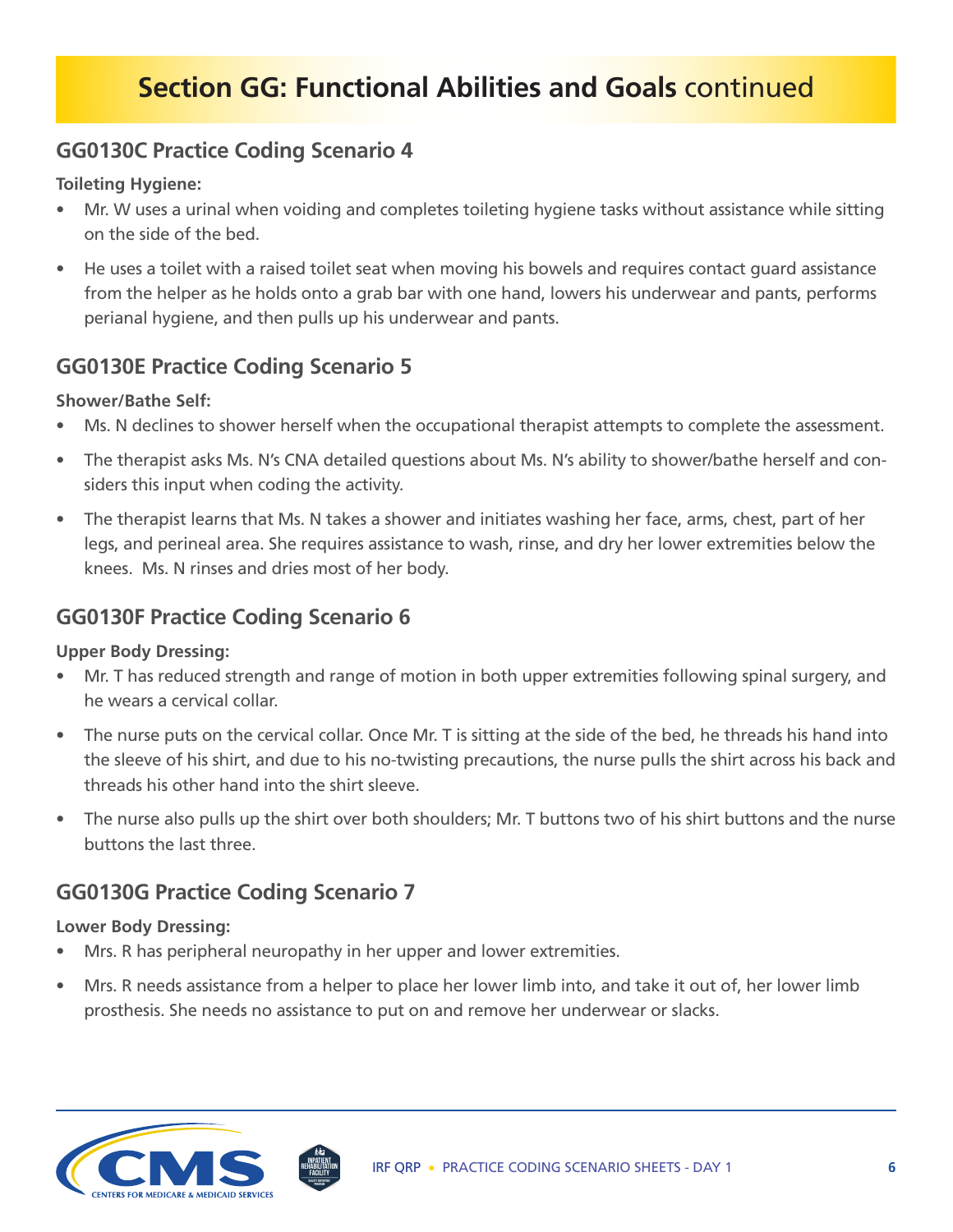## **GG0130H Practice Coding Scenario 8**

#### **Putting On/Taking Off Footwear:**

- Mr. Q underwent bilateral below-the-knee amputations 3 years ago; he uses bilateral limb prostheses with attached shoes and socks that he never changes.
- Prior to the current episode of care, at the acute care hospital and during his IRF stay, he does not perform the activity of putting on/taking off footwear.

### **GG0170A Practice Coding Scenario 9**

#### **Roll Left and Right:**

- Ms. W's head of the bed must remain slightly elevated at all times due to aspiration precautions.
- Although the head of the bed is slightly elevated, the therapist determines that she can assess Ms. W's ability to roll left and right; the therapist provides verbal instructions as Ms. W completes the activity.

### **GG0170B Practice Coding Scenario 10**

#### **Sit to Lying:**

- Mr. P has peripheral vascular disease and recently had a right above the knee amputation.
- Mr. P requires the physical therapist to provide steadying assistance as he moves from a sitting position to lying down.

## **GG0170C Practice Coding Scenario 11**

#### **Lying to Sitting on Side of Bed Video Summary 1:**

• The clinician asks the patient, Mrs. Brown, to try to move from lying to sitting on the side of the bed. As Mrs. Brown moves to a seated position, she asks the clinician to assist with her legs. The clinician assists with pivoting Mrs. Brown's legs to the side of the bed, providing less than half the effort to complete the activity.

#### **Lying to Sitting on Side of Bed Video Summary 2:**

- The clinician asks the patient, Mrs. Brown, to try to move from lying to sitting on the side of the bed. As Mrs. Brown struggles to sit up, the clinician gets closer and provides instruction to lie on her side and put her hand on the bed.
- The patient struggles as she attempts to push herself up. The clinician then assists by supporting Mrs. Brown's back and lifting her legs, guiding her to a sitting position and lowering her feet to the floor. The clinician provides more than half the effort to complete the activity.

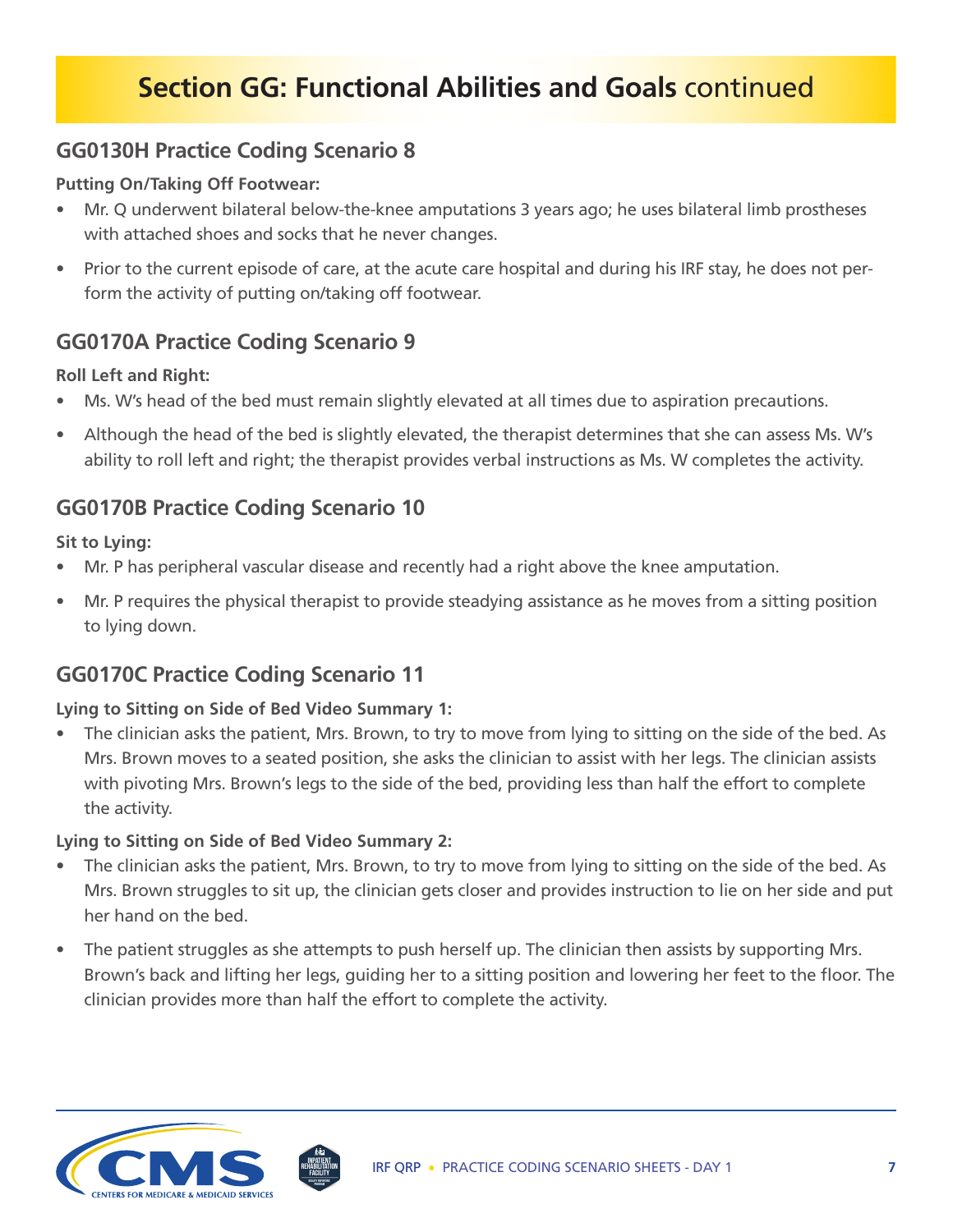## **GG0170D Practice Coding Scenario 12**

**Sit to Stand:**

- Mrs. P is morbidly obese and has severe arthritis in both knees.
- She is unable to transition from sit to stand without the use of a mechanical lift.
- Mrs. P lifts and places her feet on the standing lift device to initiate the activity; assistance from two helpers is required as Mrs. P is helped to transition from a sitting to standing position.

## **GG0170E Practice Coding Scenario 13**

#### **Chair/Bed-to-Chair Transfer:**

- Mr. L has spinal stenosis and, due to back pain, does not fully stand up; he uses a stand pivot style of transferring from chair-to-bed and bed-to-chair during the 3-day assessment period.
- The occupational therapist uses a gait belt around Mr. L's waist, providing initial lifting assistance from the chair/bed as he raises himself to a stooped over position; the therapist continues to steady him as he completes a pivot, turns, and then lowers himself into the chair.
- Mr. L contributes more than half of the effort.

### **GG0170F Practice Coding Scenario 14**

**Toilet Transfer:**

- Mrs. M had a total hip replacement following a hip fracture and was in an acute care hospital prior to being transferred to an inpatient rehabilitation hospital.
- While in the acute care hospital, she used a raised toilet seat.
- When Mrs. M needs to void, the certified nursing assistant provides steadying assistance as Mrs. M transfers safely from the wheelchair onto the raised toilet seat.

## **GG0170G Practice Coding Scenario 15**

**Car Transfer:**

- When performing car transfers, Mr. T, who recently had hip surgery, requires significant support from the physical therapist as he transitions into the passenger seat of the car to maintain his hip precautions.
- Once seated, Mr. T places his left leg into the car and requires assistance to lift his right leg into the car.
- When transferring out of the car, Mr. T requires significant physical lifting assistance from the therapist, and the therapist lifts his right leg out of the car; Mr. T lifts his left leg out of the car.

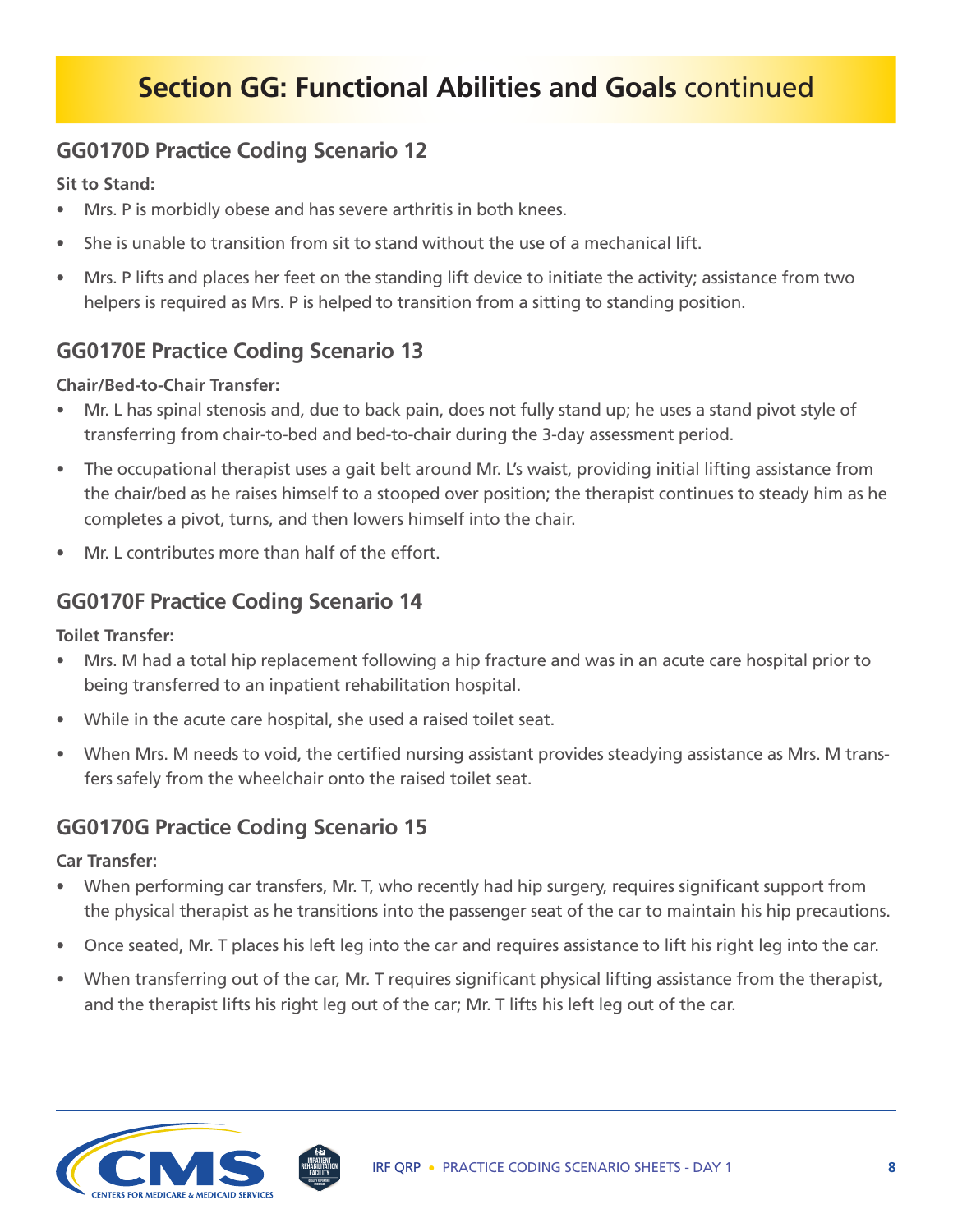## **GG0170I Practice Coding Scenario 16**

**Walk 10 Feet:**

- Mr. S had an open reduction internal fixation on his left leg after a fall and is non-weight-bearing on his left lower extremity.
- Mr. S walks 10 feet in the parallel bars with the physical therapist providing more than half of the effort to support his trunk.

## **GG0170J Practice Coding Scenario 17**

#### **Walk 50 Feet With Two Turns:**

- Mr. R has a chronic neurological condition, resulting in poor balance.
- He has used a walker for many years.
- Mr. R ambulates 50 feet with two 90 degree turns, requiring contact guard when he makes turns.

## **GG0170K Practice Coding Scenario 18**

**Walk 150 Feet:**

• Mrs. T walks with her walker 150 feet independently as long as she takes a very brief standing rest break halfway through the walk.

## **GG0170L Practice Coding Scenario 19**

#### **Walking 10 Feet on Uneven Surfaces:**

- Mr. B sustained an incomplete spinal cord injury after a car accident.
- He ambulates outside on grass and negotiates the turf, with the therapist providing more than half of the effort to support his trunk.

## **GG0170M Practice Coding Scenario 20**

**1 Step (Curb):**

- Mrs. A has ataxia due to a neurological condition; she uses a quad cane while walking.
- When stepping down an outdoor curb, Mrs. A steps down as the physical therapist provides significant trunk support to help Mrs. A maintain her balance.
- When stepping up the curb, Mrs. A requires a significant amount of trunk support from the therapist. Mrs. A contributes effort; the helper provides more than half of the effort.

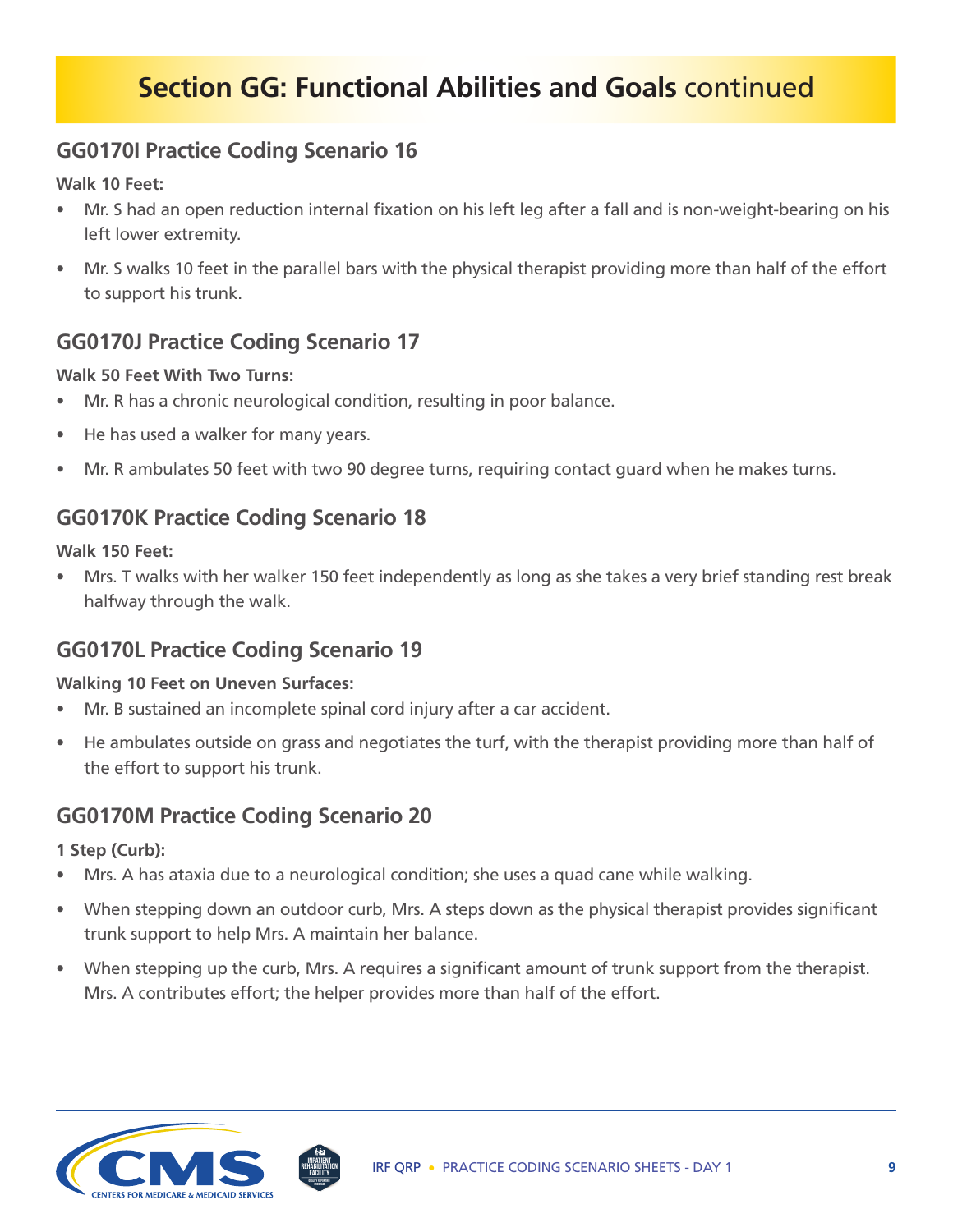## **GG0170N Practice Coding Scenario 21**

#### **4 Steps:**

- Mr. F is recovering from multiple lower extremity fractures and wears a walking boot and uses a quad cane.
- Mr. F slowly ascends the stairs, grasping the stair railing with one hand and the quad cane in his other hand.
- The therapist provides intermittent steadying assistance as he climbs up the 4 steps; he then turns around and requires steadying assistance throughout the activity as he goes down 4 steps.

### **GG0170O Practice Coding Scenario 22**

**12 Steps:**

- Mrs. B is receiving rehabilitation following a hip fracture; her home has 12 stairs from the entry level to the second floor.
- During the discharge assessment, Mrs. B uses a cane and the stair railing to ascend 12 stairs, 1 at a time; the physical therapist provides contact guard assistance following behind Mrs. B.
- When Mrs. B descends the stairs, the therapist provides contact guard assistance and holds Mrs. B's gait belt to steady her.

## **GG0170P Practice Coding Scenario 23**

#### **Picking Up Object:**

- Mr. M has Parkinson's disease and is deconditioned following a recent acute illness and acute care stay; Mr. M's tremors cause him to drop objects onto the floor frequently.
- He is highly motivated to perform the activity of picking up a spoon from the floor safety. The spoon is on the floor next to a chair. Mr. M bends to pick up the spoon from the floor, and the therapist provides steadying support to prevent him from falling as he completes the activity.